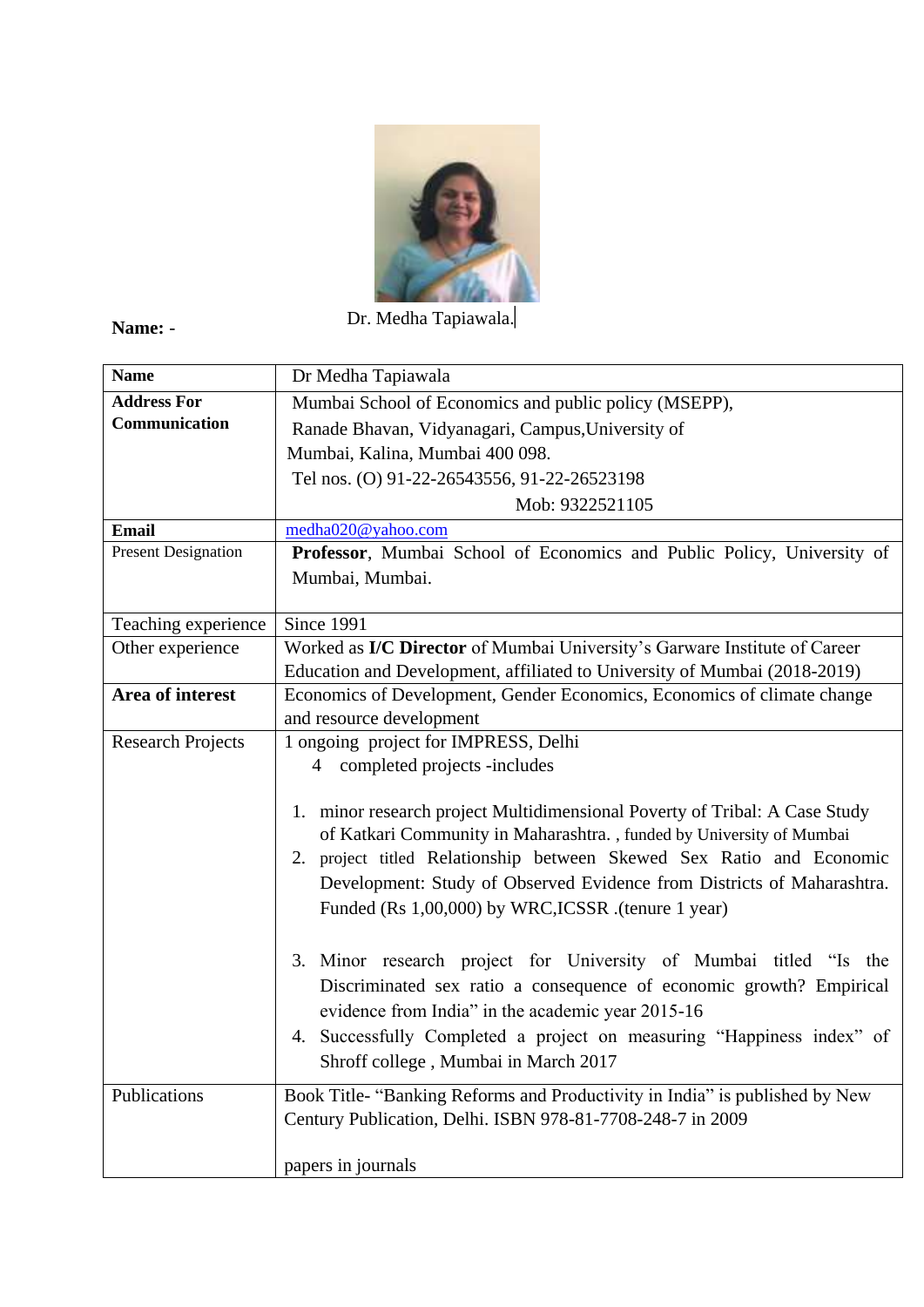| Published research paper on" Gandhian perspective on<br>➤<br>Environmental<br>Concerning<br><b>Issues</b><br>Econome<br>Development in Platinum (journal) volume 10 no.3<br>,Aug 2020 with ISSN number 2231-0096.<br>Published research commentary titled 'New Normal in<br>➤<br>10:Economic<br>post Covid<br>outlook<br>in<br>Journal<br>Sambhashan (peer reviewed journal) Volumee 1, issue<br>04, August 2020<br>Published a working Paper 'New Normal Economics<br>≻ |
|--------------------------------------------------------------------------------------------------------------------------------------------------------------------------------------------------------------------------------------------------------------------------------------------------------------------------------------------------------------------------------------------------------------------------------------------------------------------------|
| with and Post Covid-19: Case of India" in IIRE online<br>journal, vol 39 with ISSN: 2454-5597 in July 2020                                                                                                                                                                                                                                                                                                                                                               |
| Published a research paper titled 'Efficacy of Higher<br>≻<br>Education in Shaping Demographic Dividend in India<br>with Contemporary Education<br>System.' In Journal -Sanshodhan Chetana, volume 6,                                                                                                                                                                                                                                                                    |
| issue III, with<br>ISSN 2319-5525, Dec 2017 available at -<br>http://www.sanshodhanchetana.com/issues/Dec2017/16.pdf                                                                                                                                                                                                                                                                                                                                                     |
| $\triangleright$ A working paper titled Is Discriminated Sex Ratio a<br>Consequence of Economic Growth? Empirical Evidence<br>from India, is published in an online journal ISFIRE<br>with ISSN: 2454-5597. The paper is based on the minor<br>project (2015-16) funded by University of Mumbai.                                                                                                                                                                         |
| Published a research paper titled 'Food security policy<br>➤<br>and weather<br>induced Agricultural production a paradoxical status:<br>An Integrated Optimization and Dynamic Input Output<br>Model' co-authored with Dr<br>Swaminathan in 'Business perspectives' Vol 14 No. 2 July -<br>Dec 2015. ISSN no.0972-7612.                                                                                                                                                  |
| Published a research paper titled "Economics of Gender<br>➤                                                                                                                                                                                                                                                                                                                                                                                                              |
| Bias in Higher<br>Education." in a proceeding of an International<br>conference on India calling-A World of opportunities<br>(Initiate, Integrate, Innovate) ISBN number 978-93-<br>83072-70-5 pp. 231-236.(2015)                                                                                                                                                                                                                                                        |
| "Eloquence of Higher Education System in India",<br>published in Journal of Multidisciplinary Research, Vol.<br>II, issue 12(V), ISSN 2277-9302, pp: 119-124, in March<br>2014,                                                                                                                                                                                                                                                                                          |
| "Efficacy of FDI and Process of Urbanisation in India"<br>➤<br>published in an edited book "Impact of FDI on<br>Economic Growth in India" by Mr. Atul Bansal,                                                                                                                                                                                                                                                                                                            |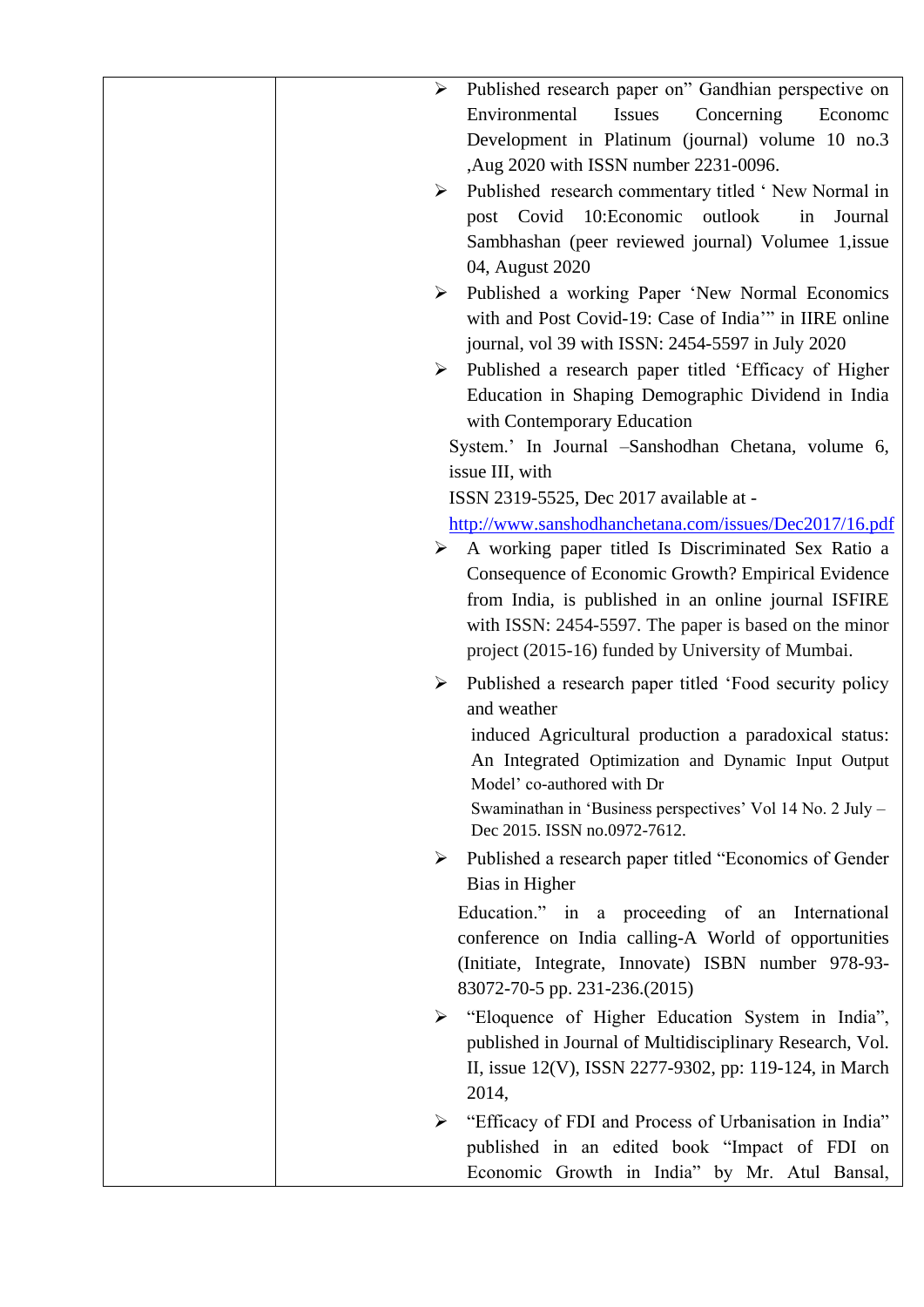Mangalam publisher, Delhi, 110063, ISBN 978-93- 82816-00-3, pp 129-140, in 2013.

- Article titled " Efficacy of FDI and Process of Urbanisation in India" is published in the journal IRJHEI (ISSN -2277-9329) Vol. 1, issue II , May 2012 (pp183-185)
- Article named "Finance to Microfinance: Scope of Financial Inclusion in India" is published in the Journal of Management Awareness, AIM Explore vol 6 no. 2 with ISSN. No.0973-001.Dec. 2009.pp 49-55  $\triangleright$ Article named "Women Entrepreneurship in India: Problems and Prospects" is published in the Journal of Management Awareness, AIM Explore with ISSN. No.0973-001Dec 2008.
- Published Article on "Financial Performance of Indian Economy after Liberalization" in Arth-sambodh, Dec 2006.

## **Papers in Edited Books**

 $\triangleright$  Published a research paper(updated) titled "Economics of Gender Bias in Higher education in India." in a in a book titled "Multidisciplinary

Scenario of Professionalization of Education in In India", with ISBN No. 9789385001 published by Bharati Publication , New Delhi. pp 63-72 (2015)

- Article named "Finance to Microfinance: Scope of Financial Inclusion in India" is republished with updated information in edited book named "Innovations and Quality of Life".pp73-82, ISBN 10:81-86945-24- 5(2012)
- Article named "Women Entrepreneurship in India: Problems and Prospects" is Published in The book named "Entrepreneurship, Growth and Economic Integration- a Linkage" Edited by Dr. Angadi, Dr. Cheema and Dr. Das in 2008 by Himalaya Publishing House. pp49- 55(co-author Dr. V.S. Kulkarni)
- Article named "Indian Higher education and WTO Agreements: Problems and Prospects" is Published in The book named "WTO and India, Challenges and Opportunities" Edited By Mr. R.K. Singh in 2008, Abheejit publication.Delhi.110094.ISBN 978-81-89886- 70-7.pp103- 112(co-author Dr. V.S Kulkarni)